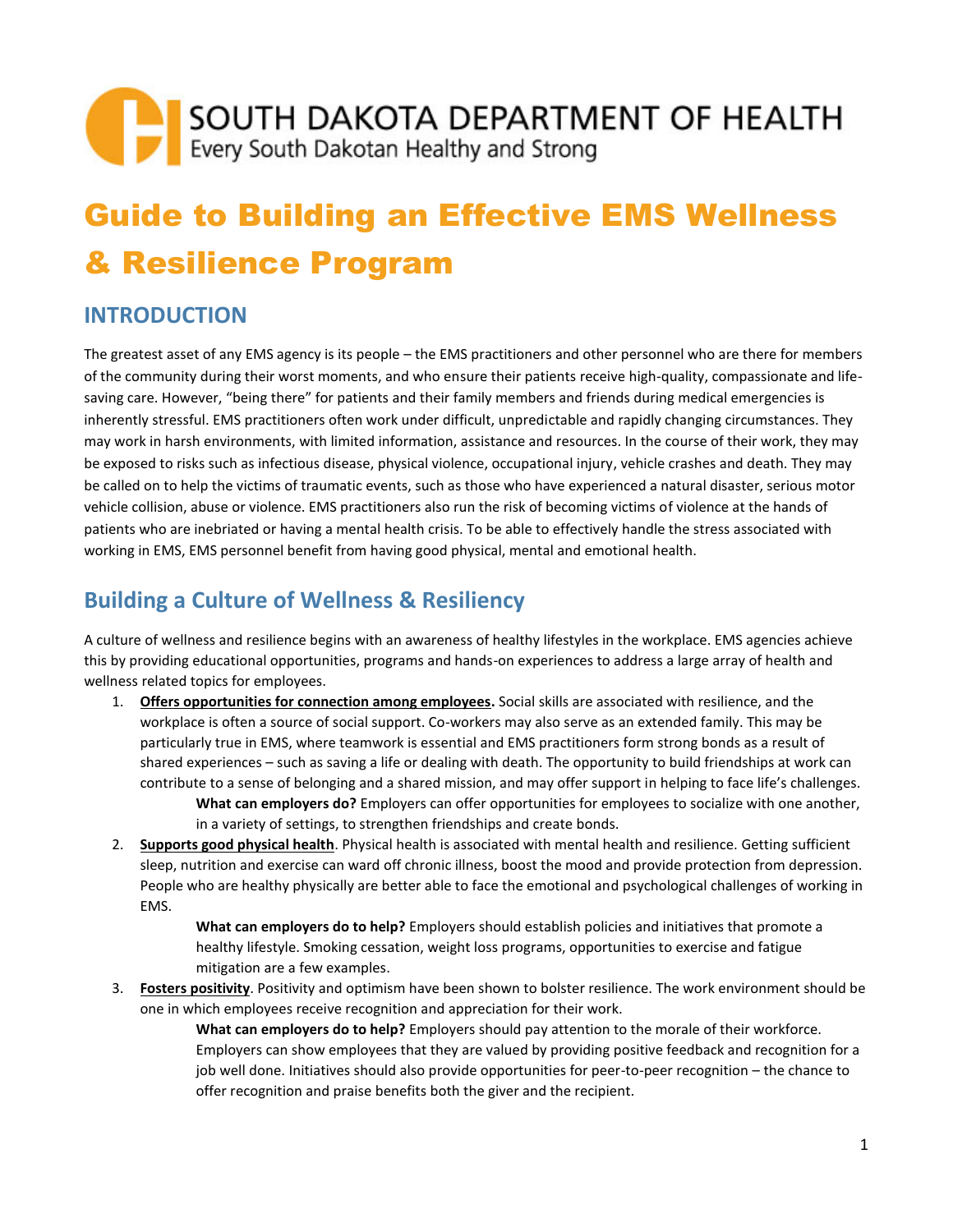4. **Helps employees adapt to change**. Change can be very stressful, whether it's a new company owner or a new way of performing a procedure. Resilient people adapt well to change. As an employer, transparency and a commitment to keeping your employees informed will create an environment in which individuals are better able to accept change.

> **What can employers do to help?** Provide support for employees in adapting to change by getting feedback prior to implementing a change, leading by example, clearly communicating the benefits of the change, and by providing adequate training on implementing the change.

5. **Empowers employees to identify solutions**. Research suggests that individuals with strong problem-solving skills tend to be more resilient. Having a sense of control over one's circumstances also boosts resilience.

**What can employers do?** Help employees develop their problem-solving skills. Challenge your employees to make meaningful contributions, set goals and support those goals. Ask for their input and ideas for solving issues or improving conditions in the workplace, and then make sure employees know how their feedback is incorporated into new policies or procedures.

# **Program Start-Up Checklist**

# ▪ **Create a Wellness and Resilience Steering Committee.**

The committee will take the lead on brainstorming, planning, achieving buy-in and implementing wellness and resilience initiatives. The steering committee should be made up of agency leadership as well as field personnel. If your EMS or fire department has a union, union leadership must be involved from the beginning, advises Lauren Kurth, Wellness Coordinator for Palm Beach County Fire Rescue. Others you may consider inviting to participate: registered dietitians, exercise physiologists, psychologists, and health educators.

# ▪ **Define your Agency's Culture of Wellness and Resilience.**

This is an opportunity to affirm your agency's commitment to your employees' mental, emotional and physical health. Your wellness and resilience steering committee can take the lead on creating this vision for wellness and resilience. You can use [NAEMT's EMS Culture of Personal Resilience and Well](http://www.naemt.org/docs/default-source/advocacy-documents/positions/ems-culture-of-personal-resilience-and-wellbeing-7-14-17.pdf?sfvrsn=f60cf92_4)-Being position statement as a starting point.

# ▪ **Identify and Prioritize Innovative Practices for your Agency.**

Surveying your EMS personnel about what issues they are most concerned about, what activities or initiatives they would be most likely to participate in, and what they would value the most can help you decide where to begin. This may involve trial and error. You may also review company health data to determine priorities: for example, smoking cessation, back health or weight loss programs.

# ▪ **Create a Culture of Wellness and Resilience Policy.**

Your policy (or policies) should define what the agency will offer to employees, and what employees are expected to do in return. If you have a collective bargaining agreement, the policy may need to become part of it.

### **Budget for Implementation of New Practices.**

Wellness and resilience is a broad concept that can encompass many levels of benefits and programming. By having agency leadership involved, you can determine how much money you have to work with.

### ▪ **Develop Relationships to Offset Costs for Implementing Your New Practices.**

EMS provides an essential service to the public. Ask local businesses, healthcare providers, philanthropies and service organizations to help you in taking care of the people who take care of them. Discounts, special offers, donations and grants can offset costs for your wellness and resilience program.

**Ask Your EMS Practitioners for Feedback.** Survey your employees about newly implemented practices to see what works, what employees value the most, and what programs interest them the most.

# **Document Progress.**

There are many ways to potentially measure the impact of wellness and resilience programs. Job satisfaction surveys, sick day use, attrition rates, drug tests, worker's comp payments, and health insurance costs are a few of them.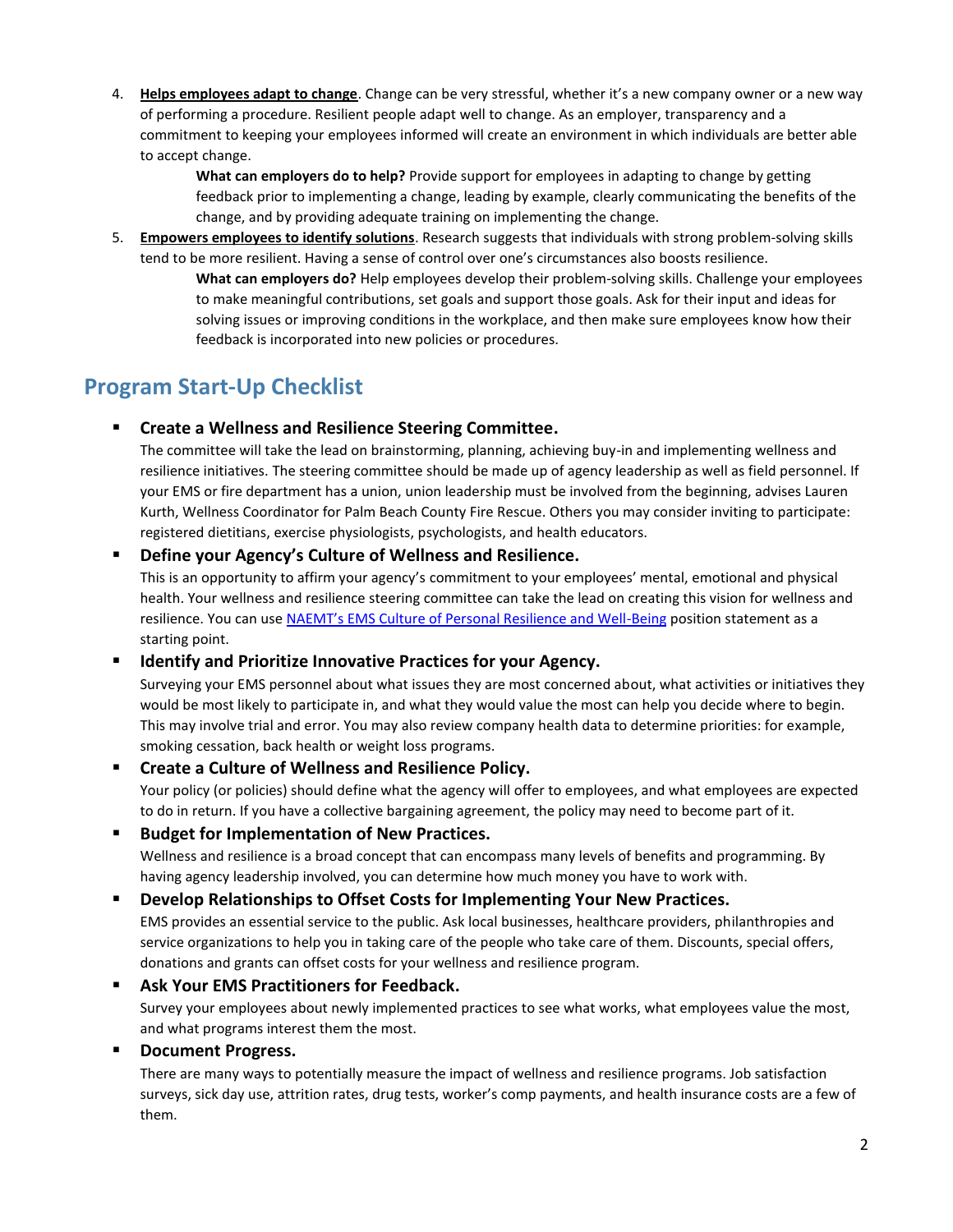# **Mental & Emotional Health**

An EMS wellness and resilience program ideally includes a variety of mental health services focused on both prevention and assistance to help individuals when they are suffering from mental health or emotional problems, either due to experiences on the job or other aspects of their lives. Prevention-focused programs help EMS personnel build resilience so that they can better cope with stress and other challenges and avoid developing depression or anxiety disorders. A health and wellness program should include initiatives to increase social connections, which research has shown positively impacts mental health. People who have positive relationships in the workplace are more likely to enjoy coming to work and being productive when they get there. Team days, work social events and employee recognition programs can all help. A wellness and resilience program should also identify sources of support to help individuals cope with traumatic situations, and make sure that employees know where to get help if they are struggling with depression, anxiety or other issues. Find a variety of mental health resources, including research, articles and education programs. To address mental and emotional health of their employees, EMS agencies offer a variety of programs. Here are some examples.

### **Counseling and Life Coaching**

#### What Works: Ideas from EMS Agencies

**Life coaches** – JanCare Ambulance Service in Beckley, West Virginia, offers three sessions of life coaching through Life Strategies. Agency leaders reasoned that some responders may be more open to seeing a "coach" than a psychologist, noted Micheal Thomas, with JanCare.

**Grief counselors** – Sunstar Paramedics in Pinellas County, Florida, brings in grief counselors as a resource for crews as needed. Sunstar has had grief counselors available after traumatic calls and in response to the death of fellow responders, either on-duty or due to an illness or accident. Sunstar also has a memorial tree and garden. After a member of the staff dies, their colleagues come together at the tree to share memories and honor the individual.

**First responder PTSD support group** – The Mental Health Association of Indian River County in Florida offers a free PTSD Support Group for First Responders that's open to police, fire, corrections, dispatch and EMS personnel, active and retired. Focused on providing support in understanding and reducing the negative effects of routine exposure to traumatic events, the support group is a unique opportunity to process experiences and connect with peers in a comfortable, confidential setting. The support group is led by a retired Boston firefighter and therapist at the Mental Health Association.

**Peer-to-Peer Support** – As part of the stress management program at Indian River County Fire Rescue in Vero Beach, Florida, trained peer supporters are available to confidentially discuss personal and/or professional problems and current challenges, and provide support and education about critical incident stress.

**Therapy animals** – After recent hurricanes that hit their region, Sunstar Paramedics partnered with a local therapy animal group to bring in dogs trained as support animals. Interacting with animals has been shown to lower blood pressure and reduce stress.

### **Social Connections**

#### What Works: Ideas from EMS Agencies

**Events and outings** – There are so many ways to show employees they're appreciated and to provide opportunities for social engagement. JanCare hosts employee appreciation cook-outs three times a year for each of their five divisions. Sunstar Paramedics plans monthly outings for employees. Events have included discount tickets to sporting events, 'dinner around the world' at a restaurant featuring cuisine from different regions of the world, and family events such as breakfast with Santa and an Easter picnic. Every month their agency achieves compliance with the county contract, directors and managers put on their grill aprons and celebrate with a company barbecue. To build camaraderie, Sunstar employees also participate in walks for cancer charities and other causes, often in honor of a colleague.

**Alumni mentoring** – As a primarily BLS interfacility ambulance service in San Jose, Calif., Royal Ambulance has many EMTs who are just getting started in their careers and have aspirations to become firefighters, paramedics, nurses or physicians.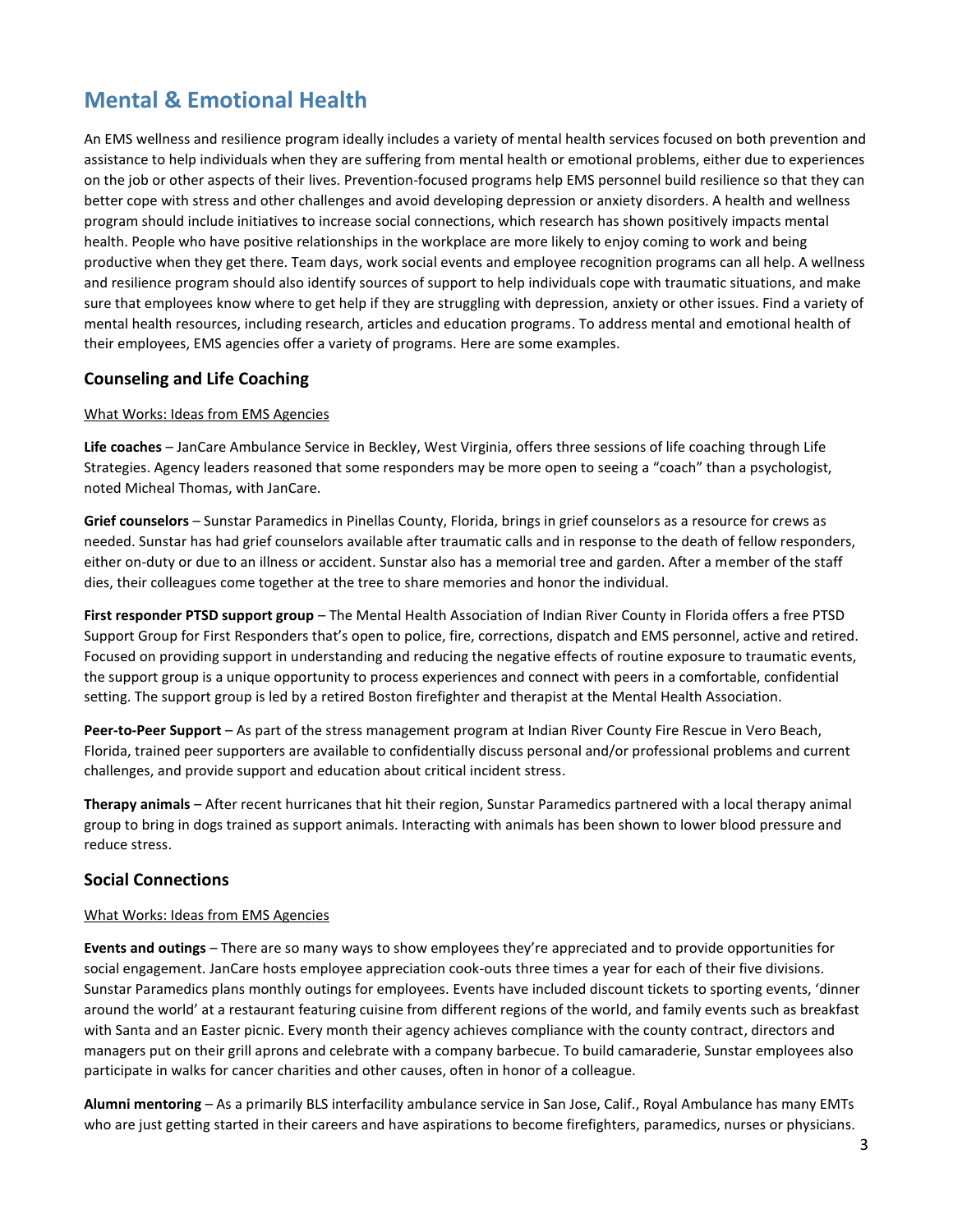Royal Ambulance hosts mixers and panel discussions with alumni who have gone on to become firefighters, physician assistants or other careers, providing opportunities for current EMTs to learn more about potential career paths and how to get there.

**TIP**: Using social media to boost employee engagement Private agency Facebook pages can help get the word out about your wellness and resilience programs. JanCare Ambulance uses Facebook to post information about topics in health, safety and fitness, sleep tips and to spread the word about employee appreciation and engagement events. Supervisors also post shout-outs to employees who are spotted going the extra mile in the station or out in the community, following safety best practices, or to recognize outstanding performance on challenging calls. EMS practitioners can also post peer-to-peer shout outs. Royal Ambulance uses Workplace, an app by Facebook designed to build "meaningful communities in the work environment." For \$3 a month per employee, Workplace enables Royal Ambulance to collaborate as teams, discuss common interests, and get answers quickly. For example, Royal has created groups on the app where employees can swap shifts, share praise and recognition, and participate in contests to win gift cards. Royal also uses Workplace in lieu of email to share company news and other information.

# **The role of Employee Assistance Programs (EAP)**

The most common form of mental health support for EMS practitioners provided by EMS agencies is an Employee Assistance Program. EAPs are typically part of the benefits package – paid for by employers and provided at little to no cost to employees through the health benefits/insurance provider.

#### **Services that may be included in an EAP**

- Health Risk Assessment (HRA), which may include a self-administered questionnaire about health behaviors and clinical screenings (height, weight, blood pressure, glucose and cholesterol)
- Mental health or family counseling
- Education assistance
- Legal help or financial counseling
- Substance use and alcoholism treatment referrals
- Weight loss or nutrition coaching
- **EXEC** Stress management programs
- Smoking cessation assistance

EAPs may provide involuntary, or mandated, counseling and assessment for employees with behavioral problems or poor job performance. Often, the EAP counselor will conduct the assessment, then refer the employee out for treatment. In this case, the EAP may serve as an intermediary between the outside provider and the employer, monitoring the employee's compliance and progress in treatment and informing the employer of the outcomes.

#### **Reasons Employees Don't Use EAPs**

- Don't trust that it's truly confidential
- Stigma associated with reaching out for help
- Think they need permission from boss or HR
- Are unaware that it exists
- Skeptical that counselors with no EMS knowledge can help

**TIP**: Employers need to continually educate employees about EAP services, starting with the fact that counseling is confidential. Remind employees that no reports come back to the organization from the EAP. EMS supervisors need to recognize the stigma around seeking help, and take steps to ensure that employees feel comfortable seeking help when they need it. This is more than putting a flyer up on the wall. EMS supervisors should have training in recognizing signs of mental distress, depression and substance abuse. When speaking with employees about a performance-related issue that you suspect may have something to do with problems outside of work or a mental health issue, ask them how they're doing or if there is anything they want to talk about, advises Bruce Evans, fire chief at Upper Pine Valley Fire Protection District in Colorado. Sometimes the individual is just waiting for someone to ask them.